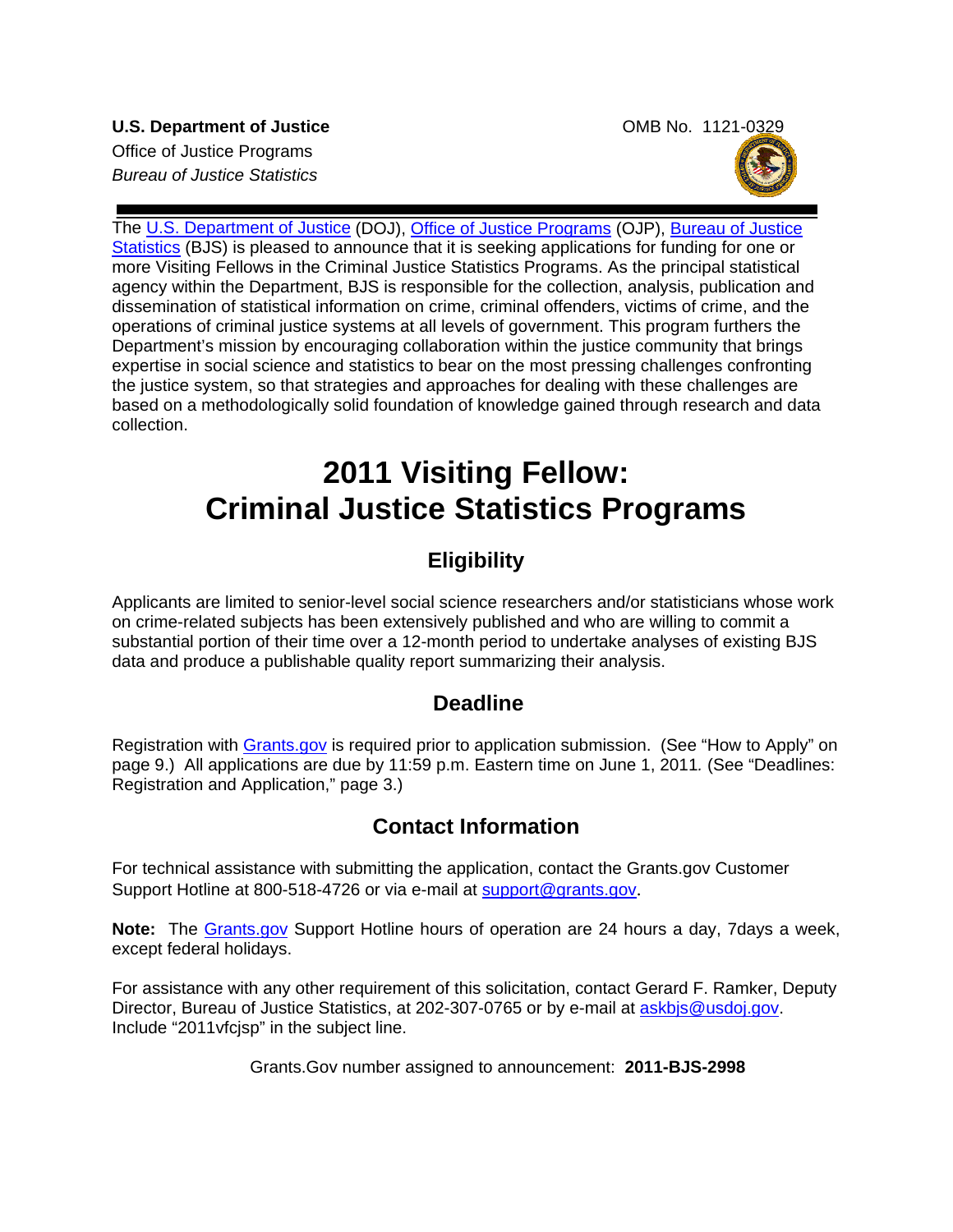| Information to Complete the Application for Federal Assistance, Standard Form (SF) 424<br>Program Narrative<br>Plan for Collecting the Data Required for this Solicitation's Performance<br><b>Measures</b><br><b>Budget Detail Worksheet and Budget Narrative</b><br>Indirect Cost Rate Agreement (if applicable)<br><b>Additional Attachments</b><br><b>Other Standard Forms</b> |
|------------------------------------------------------------------------------------------------------------------------------------------------------------------------------------------------------------------------------------------------------------------------------------------------------------------------------------------------------------------------------------|
|                                                                                                                                                                                                                                                                                                                                                                                    |
|                                                                                                                                                                                                                                                                                                                                                                                    |
|                                                                                                                                                                                                                                                                                                                                                                                    |
|                                                                                                                                                                                                                                                                                                                                                                                    |

# **CONTENTS**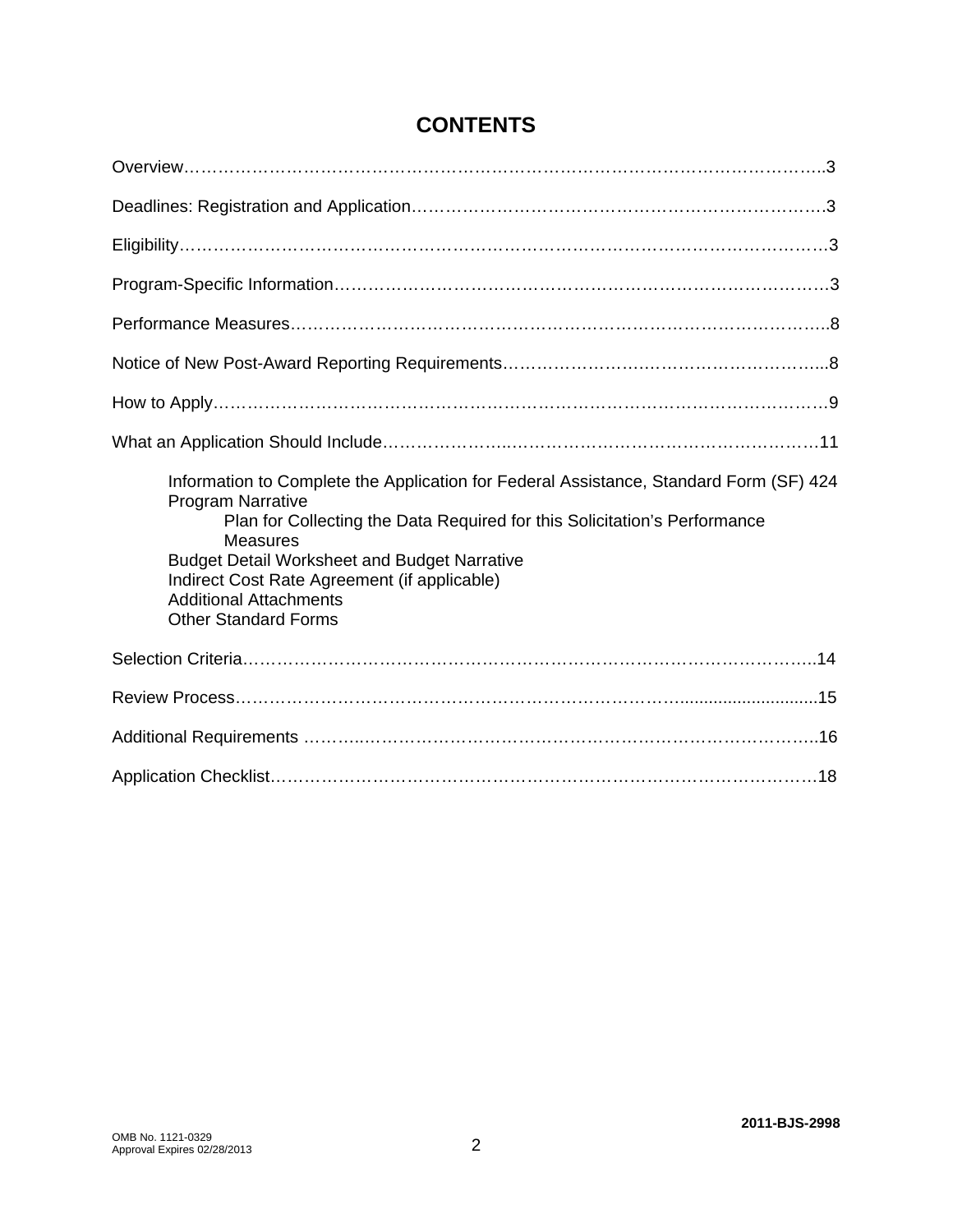# **2011 Visiting Fellow: Criminal Justice Statistics Programs (CFDA #16.734)**

### **Overview**

BJS is pleased to announce that it is seeking applications for funding for one or more BJS Visiting Fellows to work in its Criminal Justice Statistics Programs with existing BJS data. The overall purpose of this program is to support the scholarly use of BJS data collections, expand the body of policy-relevant research that uses these data, and enhance or inform BJS statistical programs.

Under section 302 of the Omnibus Crime Control and Safe Streets Act, BJS is authorized to "make grants to, or enter into cooperative agreements or contracts with public agencies, institutions of higher education, private organizations, or private individuals" for purposes of collecting and analyzing criminal justice statistics.

# **Deadlines: Registration and Application**

Registration is required prior to submission. OJP strongly encourages registering with Grants.gov several weeks before the deadline for application submission. The deadline for applying for funding under this announcement is 11:59 p.m. Eastern time on Wednesday, June 1, 2011. Please see the "How to Apply" section on page 9 for more details.

# **Eligibility**

The BJS Visiting Fellowship Program is open to senior-level social science researchers whose work on crime-related subjects has been extensively published. Applicants must be willing to commit a substantial portion of their time over a 12-month period to undertake analyses of existing BJS data to expand use of these data and produce policy-relevant analytical reports.

# **Program-Specific Information**

The [BJS Visiting Fellows Program](http://bjs.gov/content/Visiting_Fellows_Program.cfm) promotes criminal justice statistical research among the academic and professional justice community. Visiting Fellows carry out or participate in a specifically designed research project of particular operational relevance to the criminal justice system. The program offers criminal justice researchers an opportunity to have a significant impact in a particular area of mutual interest and a chance to examine innovative approaches to the analysis and dissemination of BJS data. They interact with BJS staff and gain first-hand knowledge of some of the most recent developments in the field of criminal justice research. In addition to carrying out their research, fellows also have opportunities to contribute in other significant ways.

For example, projects completed by recent fellows have involved:

- Comparing crime and justice in England and the United States
- Developing graphical and geographical methods for analyzing criminal justice data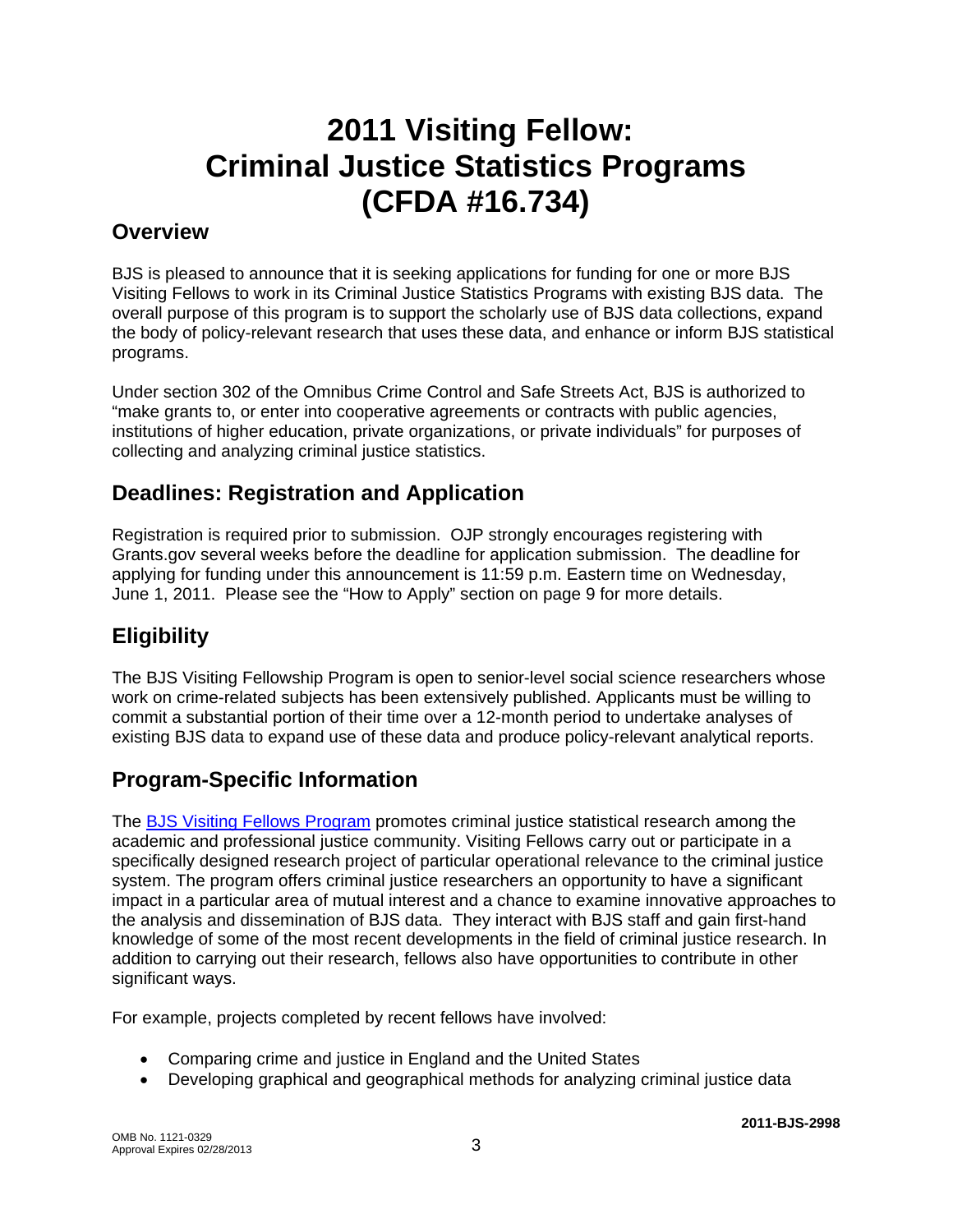- Investigating how different police departments classify assaults and homicides for statistical purposes
- Describing differences in punishment cross-nationally with special emphasis on the use of incarceration
- Creating easy-to-use incident-based police datasets for analysis of diverse topics related to crime

Principal BJS data collections for examination include:

#### **CRIME VICTIMIZATION**

City-Level Survey of Crime Victimization and Citizen Attitudes National Crime Victimization Survey National Crime Victimization Survey: MSA Data, 1979-2004

#### **REPORTED CRIME-Federal Bureau of Investigation**

Uniform Crime Reporting (UCR) Program Data National Incident-Based Crime Reporting System (NIBRS) Data

#### **LAW ENFORCEMENT**

Census of Federal Law Enforcement Officers Census of Law Enforcement Aviation Units Census of Law Enforcement Training Academies Census of Medical Examiner and Coroner Offices Census of Publicly Funded Forensic Crime Laboratories Census of State and Local Law Enforcement Agencies Law Enforcement Management and Administrative Statistics (LEMAS) National Incident-Based Reporting System National Survey of DNA Crime Laboratories Police-Public Contact Survey Survey of Campus Law Enforcement Agencies Survey of Law Enforcement Gang Units

#### **PROSECUTION**

National Census of State Court Prosecutors

#### **PUBLIC DEFENSE**

Census of Public Defender Offices National Survey of Indigent Defense Systems

#### **COURTS**

Civil Justice Survey of State Courts Court Statistics Project Census of State Court Organization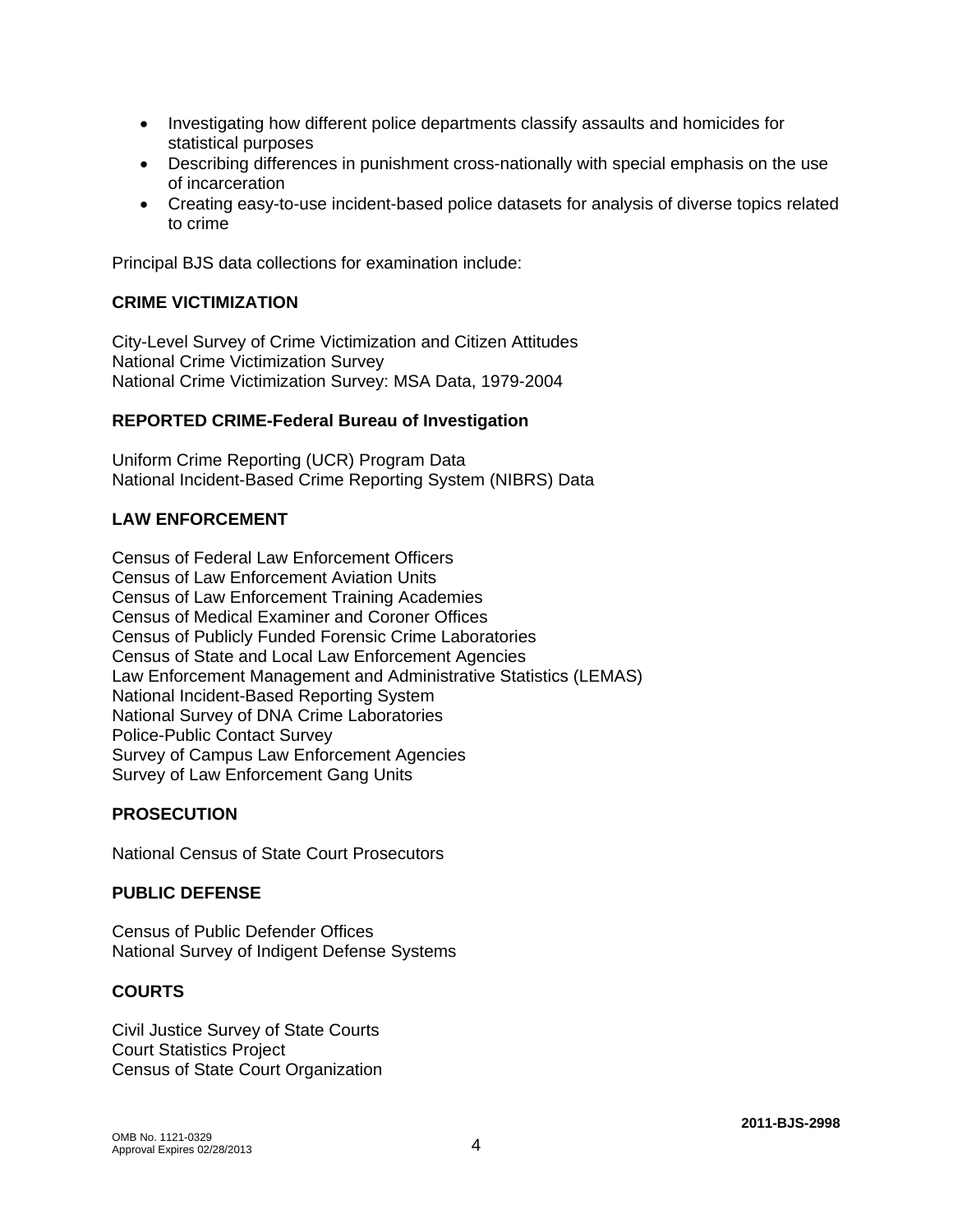Juveniles in Criminal Court National Judicial Reporting Program State Court Processing Statistics Supplemental Survey of Civil Appeals

### **CORRECTIONS**

Annual Probation Survey and Annual Parole Survey Annual Survey of Jails Capital Punishment Census of Adult Parole Supervising Agencies Census of Jail Inmates Census of Jails Census of State and Federal Adult Correctional Facilities Deaths in Custody Reporting Program National Corrections Reporting Program National Prisoner Statistics Survey of Inmates in Federal Correctional Facilities Survey of Inmates in Local Jails Survey of Inmates in State Correctional Facilities Survey of Large Jails

### **RECIDIVISM**

National Recidivism Study of Released Prisoners

#### **TRIBAL JUSTICE**

Census of Tribal Justice Agencies in American Indian and Alaska Native Tribal Jurisdictions National Survey of Tribal Law Enforcement Administration Survey of Jails in Indian Country

#### **CRIMINAL JUSTICE EXPENDITURES**

Justice Assistance Data Survey (formerly Justice Expenditure and Employment Survey) Justice Expenditure and Employment Extracts Series Expenditure and employment data from other BJS sources

#### **FEDERAL JUSTICE STATISTICS**

Federal Justice Statistics Program

A more complete description of these data collections can be found in the documentation about the collection archived at the National Archive of Criminal Justice Data (NACJD), available at [www.icpsr.umich.edu/NACJD/](http://www.icpsr.umich.edu/NACJD/) or from the BJS web site at [www.bjs.gov/index.cfm?ty=dca](http://www.bjs.gov/index.cfm?ty=dca)

#### **Goals, Objectives, and Deliverables**

The [BJS Visiting Fellows Program](http://bjs.gov/content/Visiting_Fellows_Program.cfm) is intended to promote criminal justice statistical research among the academic and professional justice community. Visiting Fellows conduct or participate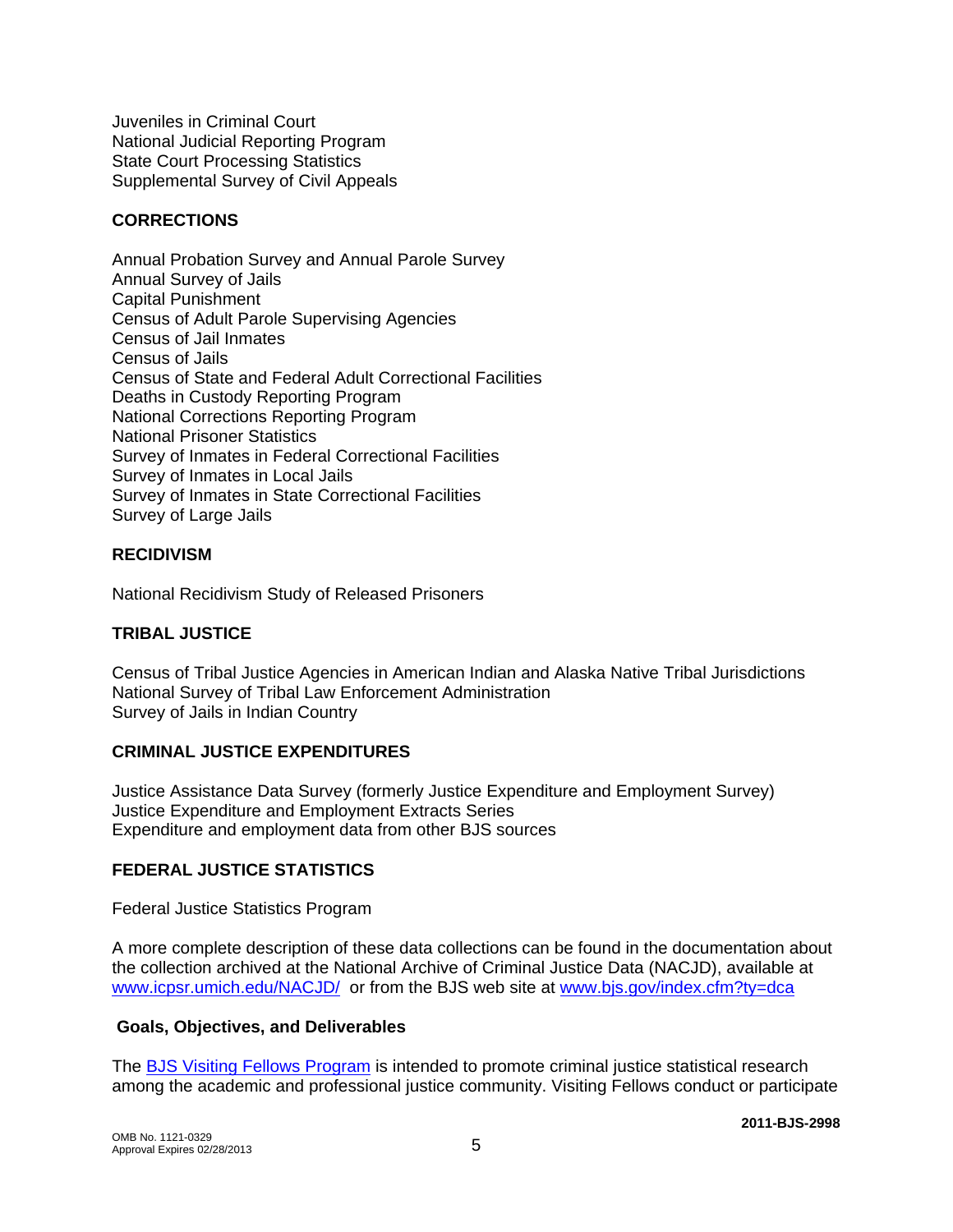in a research project of practical significance to the criminal justice system (as determined by BJS).

For the purposes of this solicitation, BJS is particularly interested in research projects that address significant substantive issues facing the criminal justice system by analyzing data from one or more existing BJS data collections, or BJS data in combination with other relevant local, state, or national data. The proposed analyses can address measurement, methodological, theoretical, or policy considerations that bear directly on the practical operations of the criminal justice system or the statistical programs of BJS. Examples of research questions that could exploit opportunities obtained from linking records or by comparing findings from different data systems are:

- What is the relationship between characteristics of police organizations and measures of police performance such as crime rates, clearance rates, citizen satisfaction, or police uses of force? (Linking crime data with law enforcement agency data)
- How do community corrections and institutional corrections populations compare on health outcomes? (Comparing BJS' inmate surveys with data from the Substance Abuse and Mental Health Services Administrations' National Survey on Drug Use & Health).
- What is the relationship between arrests and county jail populations? (Linking UCR arrest data to the Annual Survey of Jails)
- How does arrest vary with victim/offender characteristics? (Comparing NIBRS and NCVS data)
- How does punishment (imprisonment) vary with the attributes of victimizations (Comparing NCVS and Inmate Survey data)

The selected BJS Visiting Fellow project will be guided by a comprehensive plan and timetable arrived at by mutual agreement between the selected BJS Visiting Fellow and the BJS program manager. Researchers selected as BJS Visiting Fellow(s) will be expected to deliver:

- A publishable quality, comprehensive report containing, at a minimum:
	- o A review of relevant literature and previous research;
	- o Discussion of the research questions and/or hypotheses that guided the research;
	- o The methodology employed, including a thorough discussion of the data sets linking or merging methods and analytical techniques used;
	- $\circ$  Technical documentation about created variables, the results related to linking datasets, and other information necessary to allow replication of the work;
	- o Archiving of all final data files created;
	- o Key findings derived from the analysis; and
	- o Major conclusions and/or recommendations emanating from the project, including, in particular, those that may address BJS data quality issues.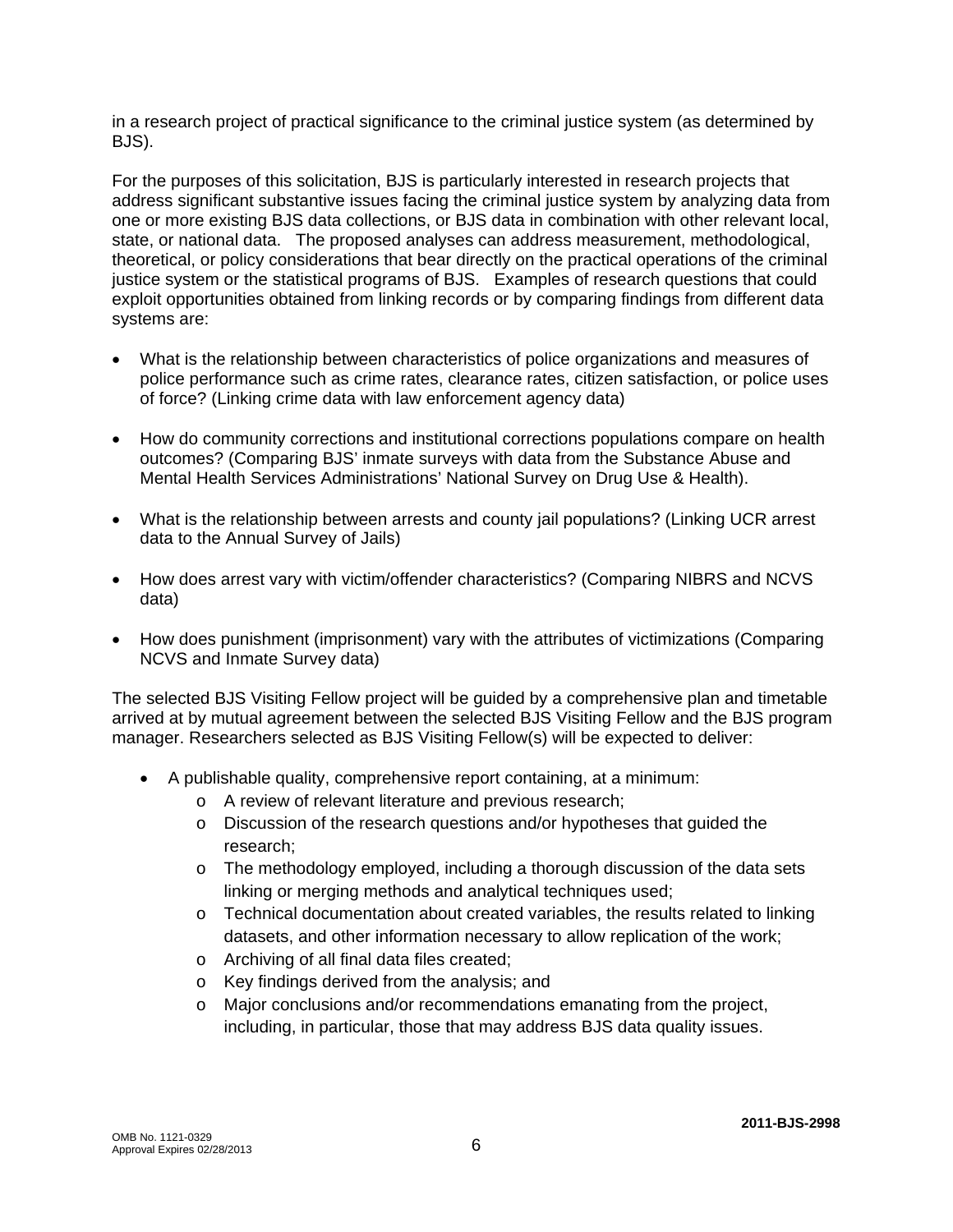- One or more conference presentation(s) on topics will be determined in conjunction with the BJS Program Manager.
- Close collaboration with BJS staff on a report based on the data used and generated in the project.
- Periodic meetings with BJS staff to discuss the methodology and development of the project deliverables.

BJS Visiting Fellows may, at their discretion, remain on-site at BJS for the entire duration of their project or make only occasional visits to accommodate their schedules. While in Washington, fellows may have BJS office space and access to the agency's rich array of datasets and software. They will interact with BJS staff and gain first-hand knowledge of some of the most recent developments in the field of criminal justice research.

#### **Amount and Length of Awards**

BJS may choose to make awards for one or more BJS Visiting Fellows under this solicitation. The period of performance will normally be for 12 months beginning no later than October 1, 2011, and concluding no later than September 30th, 2012. The project period may be less than 12 months. The total award for a BJS Visiting Fellowship is normally no more than \$100,000.

All awards are subject to the availability of appropriated funds and any modifications or additional requirements that may be imposed by law.

#### **Budget Information**

**Limitation on Use of Award Funds for Employee Compensation; Waiver:** With respect to any award of more than \$250,000 made under this solicitation, federal funds may not be used to pay total cash compensation (salary plus bonuses) to any employee of the award recipient at a rate that exceeds 110% of the maximum annual salary payable to a member of the Federal Government's Senior Executive Service (SES) at an agency with a Certified SES Performance Appraisal System for that year. (The 2011 salary table for SES employees is available at [www.opm.gov/oca/11tables/indexSES.asp.](http://www.opm.gov/oca/11tables/indexSES.asp)) Note: A recipient may compensate an employee at a higher rate, provided the amount in excess of this compensation limitation is paid with nonfederal funds. (Any such additional compensation will not be considered matching funds where match requirements apply.)

The limitation on compensation rates allowable under an award may be waived on an individual basis at the discretion of the Director of the Bureau of Justice Statistics. An applicant that wishes to request a waiver must include a detailed justification in the budget narrative of its application. Unless the applicant submits a waiver request and justification with the application, the applicant should anticipate that OJP will request the applicant to adjust and resubmit its budget.

The justification should include: the particular qualifications and expertise of the individual, the uniqueness of the service being provided, the individual's specific knowledge of the program or project being undertaken with award funds, and a statement explaining that the individual's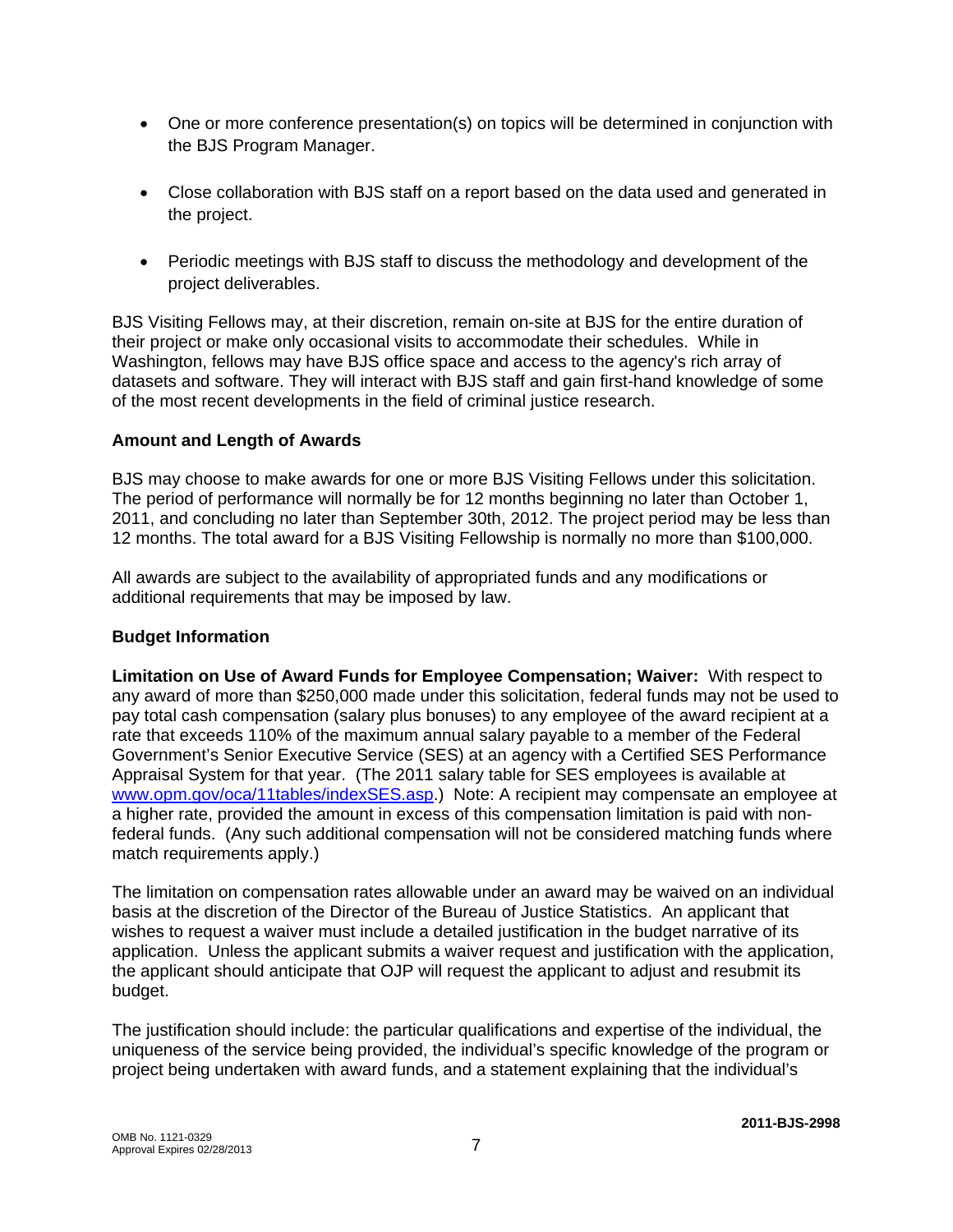salary is commensurate with the regular and customary rate for an individual with his/her qualifications and expertise, and for the work that is to be done.

### **Match Requirement**

This solicitation does not require a match.

## **Performance Measures**

To assist in fulfilling the Department's responsibilities under the Government Performance and Results Act (GPRA), Public Law 103-62, applicants that receive funding under this solicitation must provide data that measure the results of their work. Any award recipient will be required, post award, to provide the data requested in the "Data Grantee Provides" column so that OJP can calculate values for the "Performance Measures" column. Performance measures for this solicitation are as follows:

| <b>Objective</b>                                                                                                                                                        | <b>Performance Measure(s)</b>                                                                                                                                                 | <b>Data Grantee Provides</b>                                                                                                                 |
|-------------------------------------------------------------------------------------------------------------------------------------------------------------------------|-------------------------------------------------------------------------------------------------------------------------------------------------------------------------------|----------------------------------------------------------------------------------------------------------------------------------------------|
| Develop a project that<br>results in practical and<br>timely findings for the<br>criminal justice system<br>using innovative<br>approaches and<br>analyses of BJS data. | Number of<br>recommendations<br>developed.                                                                                                                                    | Provide practical and timely<br>recommendations for the criminal<br>justice system using BJS data.                                           |
|                                                                                                                                                                         | Number of documents<br>published or presented<br>that meet's BJS<br>expectations for depth,<br>breadth, scope, quality of<br>study, and pertinence (as<br>determined by BJS). | Provide original and final version of<br>all methodological and substantive<br>papers either solely or jointly<br>authored (with BJS staff). |
|                                                                                                                                                                         | Number of presentations<br>conducted.                                                                                                                                         | Provide presentations, either solely<br>or jointly authored (with BJS staff).                                                                |
|                                                                                                                                                                         | Percentage of milestones<br>and deadlines met.                                                                                                                                | Number of milestones and deadlines<br>met.                                                                                                   |
|                                                                                                                                                                         |                                                                                                                                                                               | Number of milestones and deadlines<br>set.                                                                                                   |

Submission of performance measures data is not required for the application. Instead, applicants should discuss in their application their proposed methods for collecting data for performance measures. Please refer to the section "What an Application Should Include" on page 11 for additional information.

# **Notice of New Post-Award Reporting Requirements**

Applicants should anticipate that all recipients (other than individuals) of awards of \$25,000 or

**2011-BJS-2998**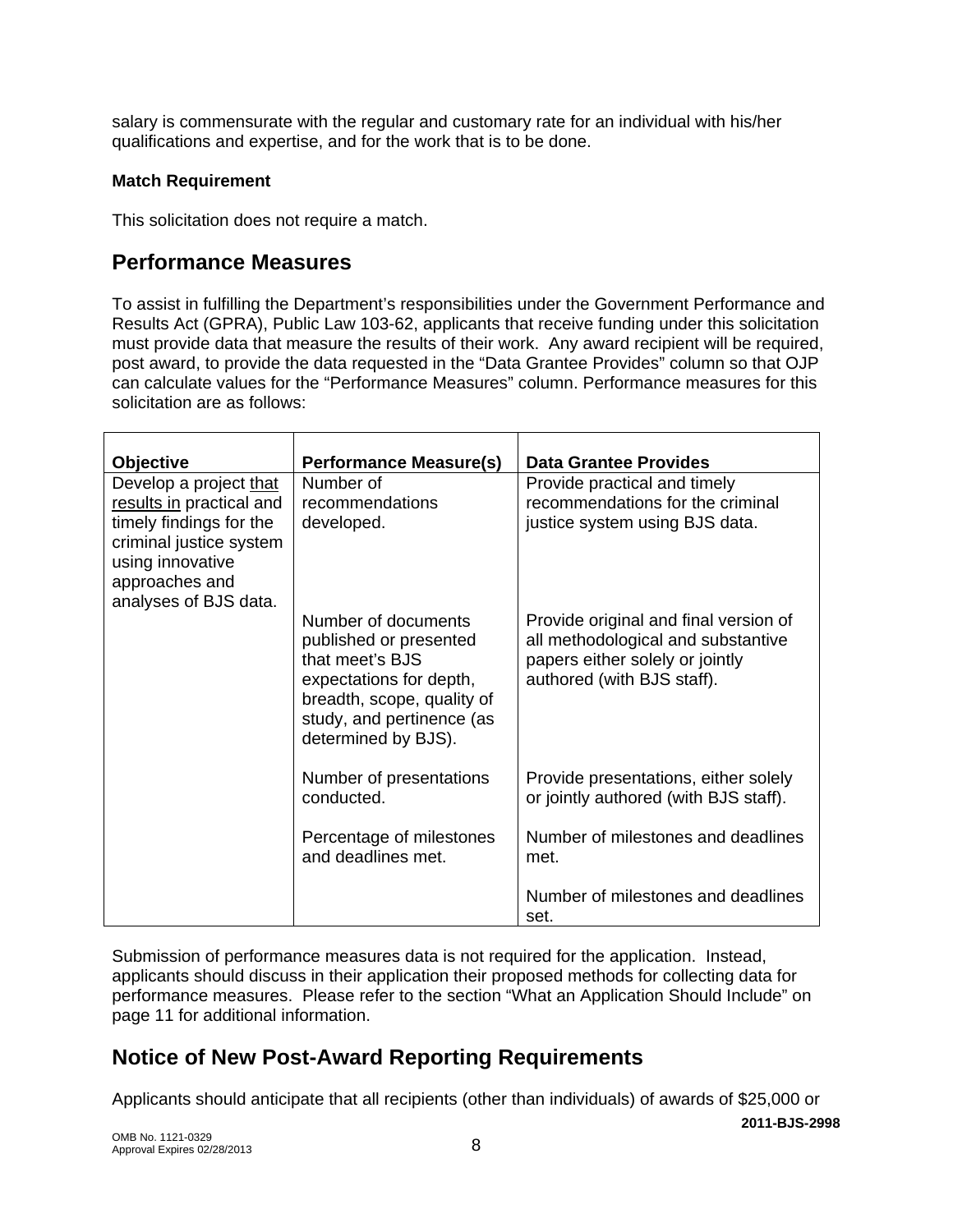more under this solicitation, consistent with the Federal Funding Accountability and Transparency Act of 2006 (FFATA), will be required to report award information on any first-tier subawards totaling \$25,000 or more, and, in certain cases, to report information on the names and total compensation of the five most highly compensated executives of the recipient and first-tier subrecipients. Each applicant entity must ensure that it has the necessary processes and systems in place to comply with the reporting requirements should it receive funding. Reports regarding subawards will be made through the FFATA Subaward Reporting System (FSRS), found at [www.fsrs.gov](http://www.fsrs.gov/).

Please note also that applicants should anticipate that no subaward of an award made under this solicitation may be made to a subrecipient (other than an individual) unless the potential subrecipient acquires and provides a Data Universal Numbering System (DUNS) number.

# **How to Apply**

Applications will be submitted through Grants.gov.Grants.gov is a "one-stop storefront" that provides a unified process for all customers of federal awards to find funding opportunities and apply for funding. Complete instructions on how to register and submit an application can be found at [www.Grants.gov](http://www.grants.gov/). If the applicant experiences technical difficulties at any point during this process, please call the Grants.gov Customer Support Hotline at **800**-**518**-**4726**, 24 hours a day, 7 days a week, except federal holidays. Registering with Grants.gov is a one-time process; however, **processing delays may occur, and it can take up to several weeks** for first-time registrants to receive confirmation and a user password. OJP highly recommends that applicants start the registration process as early as possible to prevent delays in submitting an application package by the specified application deadline.

All applicants are required to complete the following steps:

- 1. **Acquire a Data Universal Numbering System (DUNS) number.** A DUNS number is required for [Grants.gov](http://www.grants.gov/index.jsp) registration**.** In general, the Office of Management and Budget requires that all applicants (other than individuals) for federal funds include a DUNS number in their applications for a new award or renewal of an existing award. A DUNS number is a unique nine-digit sequence recognized as the universal standard for identifying and keeping track of entities receiving federal funds. The identifier is used for tracking purposes and to validate address and point of contact information for federal assistance applicants, recipients, and subrecipients. The DUNS number will be used throughout the grant life cycle. Obtaining a DUNS number is a free, one-time activity. Obtain a DUNS number by calling Dun and Bradstreet at 866-705-5711 or by applying online at [www.dnb.com.](http://www.dnb.com/) Individuals are exempt from this requirement.
- 2. **Acquire or renew registration with the Central Contractor Registration (CCR) database.** OJP requires that all applicants (other than individuals) for federal financial assistance maintain current registrations in the Central Contractor Registration (CCR) database. An applicant must be registered in the CCR to successfully register in Grants.gov. The CCR database is the repository for standard information about federal financial assistance applicants, recipients, and subrecipients. Organizations that have previously submitted applications via Grants.gov are already registered with CCR, as it is a requirement for Grants.gov registration. Please note, however, that applicants must **update or renew their CCR registration annually** to maintain an active status. Information about CCR registration procedures can be accessed at [www.ccr.gov](http://www.ccr.gov/).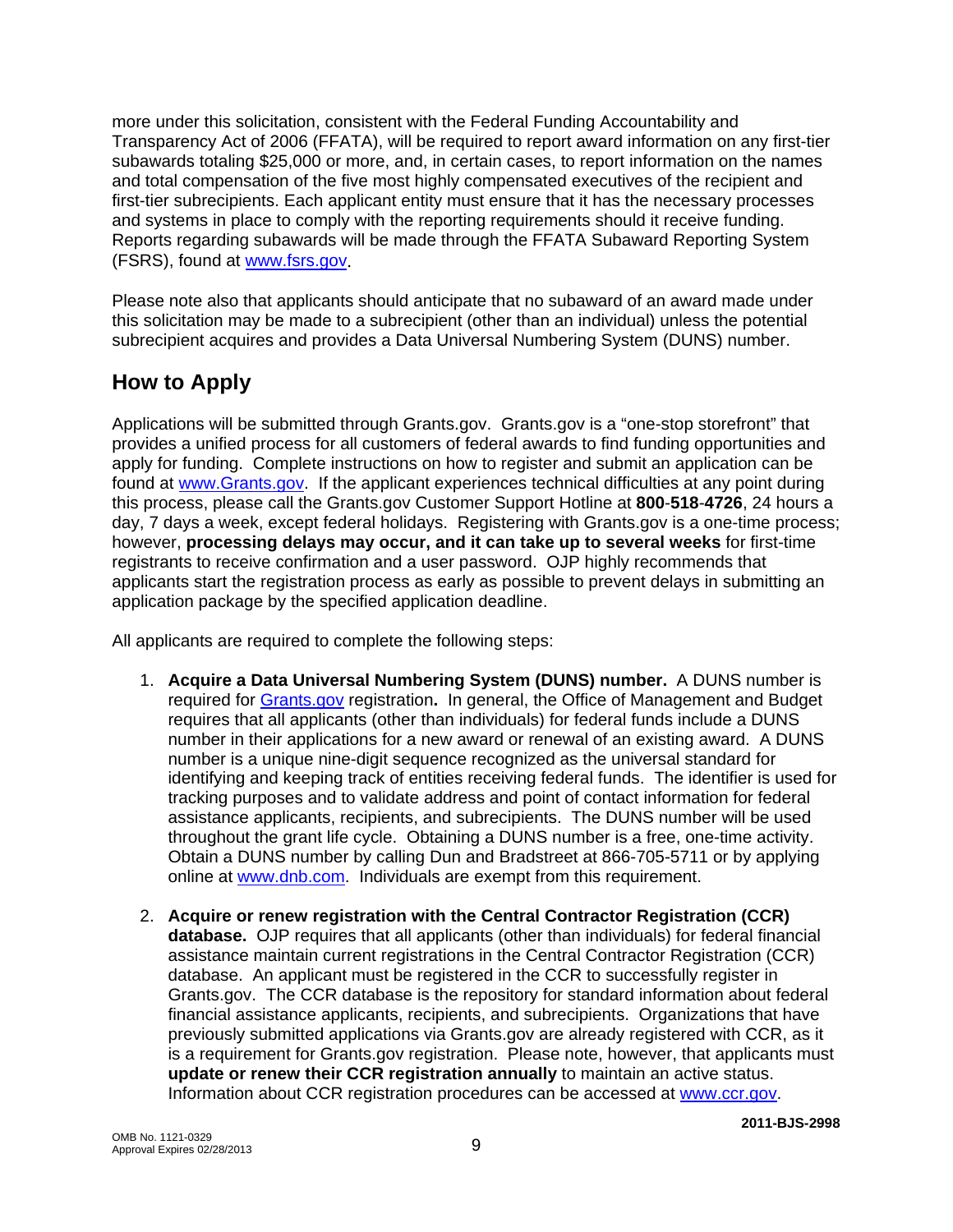- 3. **Acquire an Authorized Organization Representative (AOR) and a Grants.gov username and password**. Complete the AOR profile on Grants.gov and create a username and password. The applicant organization's DUNS Number must be used to complete this step. For more information about the registration process, go to [www.grants.gov/applicants/get\\_registered.jsp](http://www.grants.gov/applicants/get_registered.jsp).
- 4. **Acquire confirmation for the AOR from the E-Business Point of Contact (E-Biz POC).** The E-Biz POC at the applicant organization must log into Grants.gov to confirm the applicant organization's AOR. Please note that there can be more than one AOR for the organization.
- 5. **Search for the funding opportunity on Grants.gov.** Please use the following identifying information when searching for the funding opportunity on Grants.gov. The Catalog of Federal Domestic Assistance (CFDA) number for this solicitation is #16.734, titled *"*Special Data Collections and Statistical Studies*,"* and the funding opportunity number is 2011-BJS-2998.
- 6. **Submit an application consistent with this solicitation by following the directions in Grants.gov.** Within 24–48 hours after submitting the electronic application, the applicant should receive an e-mail validation message from Grants.gov. The validation message will state whether the application has been received and validated, or rejected, with an explanation. **Important:** Applicants are urged to submit applications **at least 72 hours prior** to the due date of the application to allow time to receive the validation message and to correct any problems that may have caused a rejection notification.

### **Note: Grants.gov will forward the application to OJP's Grants Management System (GMS). GMS does not accept executable file types as application attachments**. These disallowed file types include, but are not limited to, the following extensions: ".com," ".bat," ".exe," ".vbs," ".cfg," ".dat," ".db," ".dbf," ".dll," ".ini," ".log," ".ora," ".sys," and ".zip."

### **Experiencing Unforeseen Grants.gov Technical Issues**

If an applicant experiences unforeseen Grants.gov technical issues beyond the applicant's control that prevent submission of its application by the deadline, the applicant must contact BJS staff **within 24 hours after the deadline** and request approval to submit its application. At that time, BJS staff will instruct the applicant to submit specific information detailing the technical difficulties. The applicant must e-mail: a description of the technical difficulties, a timeline of submission efforts, the complete grant application, the applicant DUNS number, and Grants.gov Help Desk tracking number(s) received. After the program office reviews all of the information submitted, and contacts the Grants.gov Help Desk to validate the technical issues reported, OJP will contact the applicant to either approve or deny the request to submit a late application. If the technical issues reported cannot be validated, the application will be rejected as untimely.

To ensure a fair competition for limited discretionary funds, the following conditions are not valid reasons to permit late submissions: (1) failure to begin the registration process in sufficient time, (2) failure to follow Grants.gov instructions on how to register and apply as posted on its Web site, (3) failure to follow all of the instructions in the OJP solicitation, and (4) technical issues experienced with the applicant's computer or information technology (IT) environment.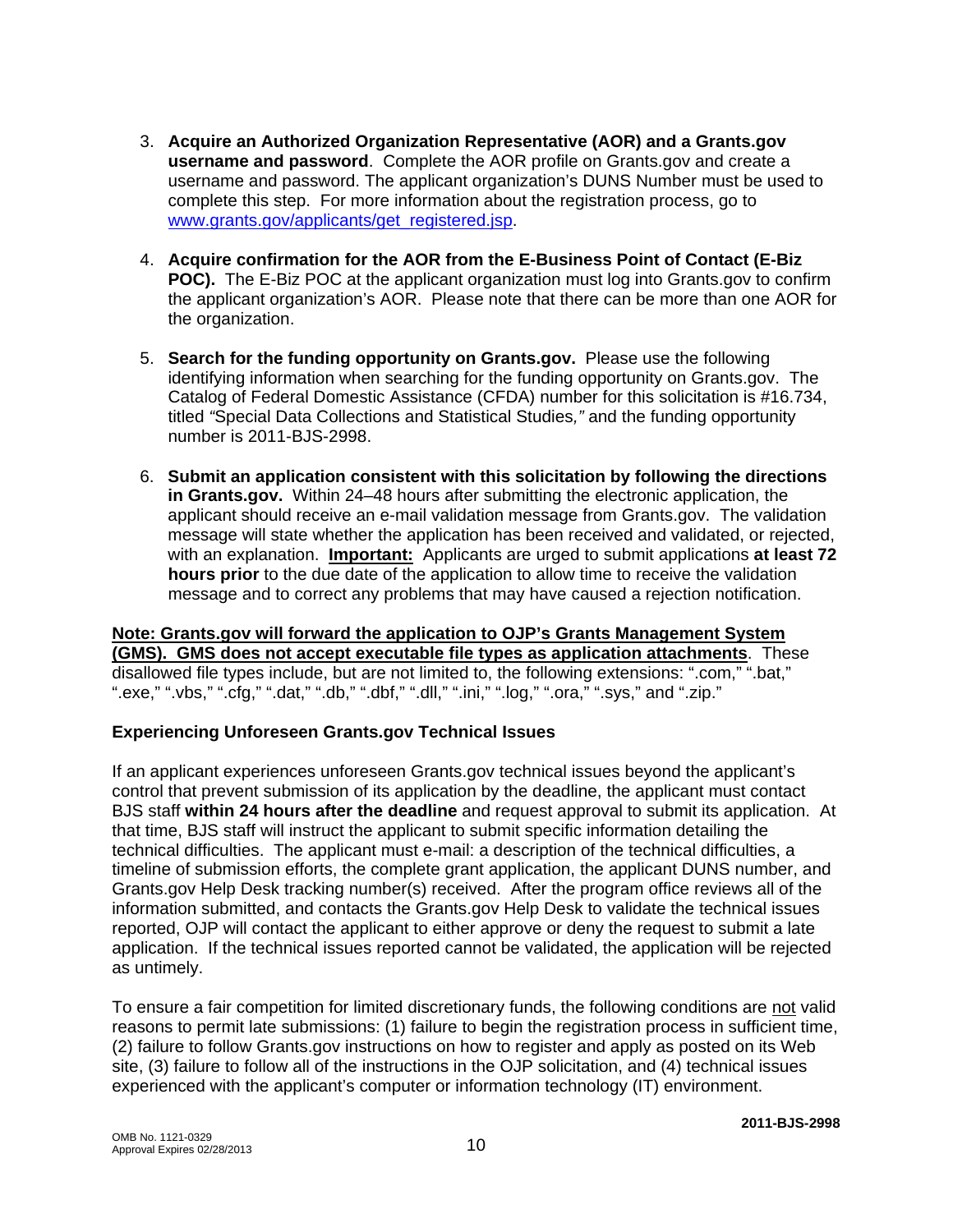Notifications regarding known technical problems with Grants.gov, if any, are posted at the top of the OJP funding Web page, [www.ojp.gov/funding/solicitations.htm](http://www.ojp.gov/funding/solicitations.htm).

### **What an Application Should Include**

This section describes what an application should include and sets out a number of elements. Applicants should anticipate that failure to submit an application that contains all of the specified elements may negatively affect the review of the application; and, should a decision be made to make an award, it may result in the inclusion of special conditions that preclude access to or use of award funds pending satisfaction of the conditions.

Moreover, applicants should anticipate that some application elements are so critical that applications unresponsive to the scope of the solicitation, or that do not include a program narrative, and budget detail worksheet including a budget narrative, will neither proceed to peer review nor receive further consideration.

OJP strongly recommends use of appropriately descriptive file names (*e.g.*, "Program Narrative," "Budget Detail Worksheet and Budget Narrative," "Timelines," "Memoranda of Understanding," "Resume") for all attachments. OJP recommends that the resume be included in a single file.

The applicant is required to complete the budget narrative form and the budget detail worksheet. The budget narrative justifies or explains each budget item and relates it to project activities. The budget narrative provides a justification for all proposed costs and should closely follow the content of the budget detail worksheet. For example, the narrative should explain how fringe benefits were calculated, how travel costs were estimated, or why particular equipment or supplies much be purchased. Note: Total costs specified in the Budget Detail Worksheet must match the total amount of line 15.g of the SF 424. When completing both the budget narrative form and budget detail worksheet, applicants must also consider the following:

#### **1. Standard Form 424**

Please see [www.ojp.gov/funding/forms/application\\_sf424.pdf](http://www.ojp.gov/funding/forms/application_sf424.pdf) for instructions on how to complete your SF424. When selecting "type of applicant," if the applicant is a for-profit entity, please select "For-Profit Organization" or "Small Business" (as applicable) in the Type of Applicant 1 data field. For-profit applicants also may select additional applicable categories (e.g., "Private Institution of Higher Education").

#### **2. Program Narrative**

If the program narrative fails to comply with these length-related restrictions, noncompliance may be considered in peer review and in final award decisions.

The program narrative should not exceed 20 double-spaced pages in 12-point font with 1-inch margins and MUST include six separate sections.

The following sections should be included as part of the program narrative.

- a. Project Abstract (one page)
- b. Statement of the Problem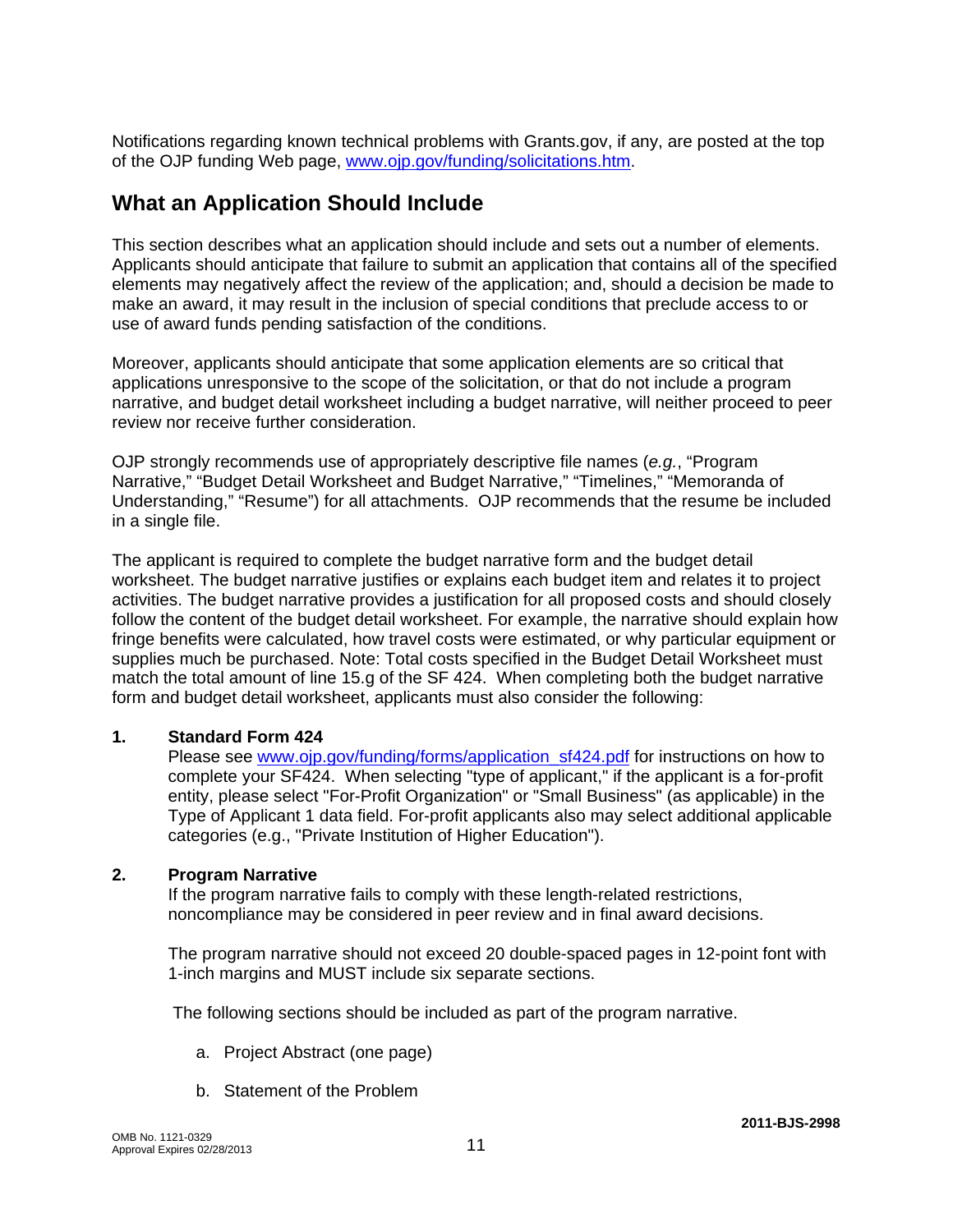- c. Project Design and Implementation
- d. Capabilities and Competencies
- e. Plan for Accessing and Utilizing the Data Required for this Solicitation's Performance Measures

Submission of performance measures data is not required for the application. Performance measures are included as an alert that successful applicants will be required to submit specific data to BJS as part of their reporting requirements. For the application, the applicant should indicate an understanding of these requirements and discuss how the applicant will gather the required data, should the applicant receive funding.

#### **3. Budget Detail Worksheet and Budget Narrative**

#### **a. Budget Detail Worksheet**

A sample Budget Detail Worksheet can be found at www.oip.gov/funding/forms/budget\_detail.pdf. If the budget is submitted in a different format, the budget categories listed in the sample budget worksheet should be included.

For questions pertaining to budget and examples of allowable and unallowable costs, please see the OJP Financial Guide at [www.ojp.gov/financialguide/index.htm](http://www.ojp.gov/financialguide/index.htm)*.*

#### **b. Budget Narrative**

The Budget Narrative should thoroughly and clearly describe every category of expense listed in the Budget Detail Worksheet. The narrative should be mathematically sound and correspond with the information and figures provided in the Budget Detail Worksheet. The narrative should explain how all costs were estimated and calculated and how they are relevant to the completion of the proposed project. The narrative may include tables for clarification purposes but need not be in a spreadsheet format. As with the Budget Detail Worksheet, the Budget Narrative should be broken down by year.

When completing both the budget narrative form and budget detail worksheet, applicants must also consider the following:

#### *Please note - Expenses that are allowable under this solicitation include the following:*

(1) Salary and benefits (life, health, and disability insurance; state workers' compensation; retirement plan; FICA; and a *public* transportation stipend that does not exceed \$230.00 monthly (based on actual expenses). If the application is selected for an award, applicants will be required to provide a copy of their last two federal tax returns as documentation of salary or consulting income history as part of the initial financial review. Applicants must clearly identify which benefits they are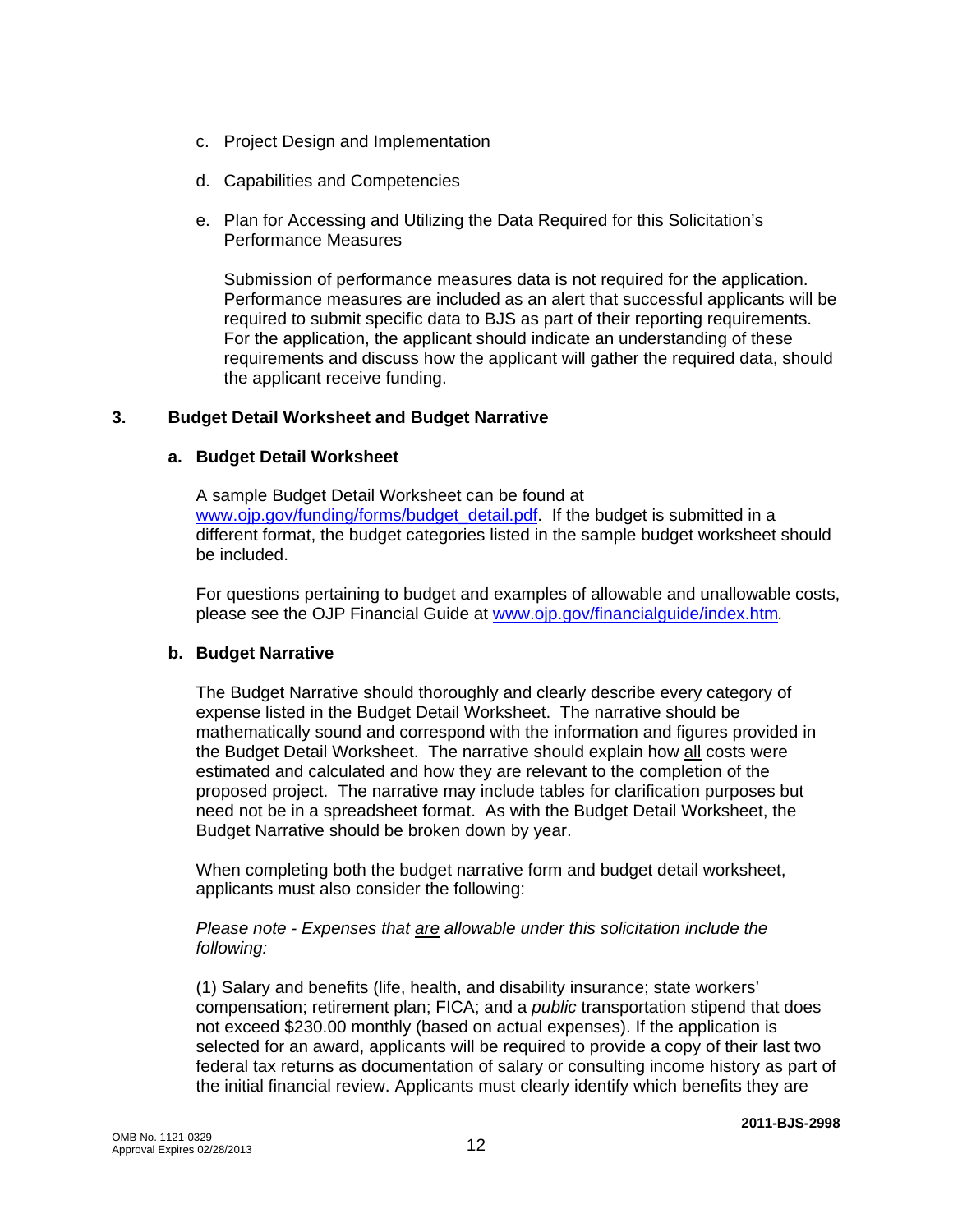requesting and the actual calculations. For example, if the individual is requesting health insurance, they should indicate the amount paid monthly and multiply by twelve to get the annual expense.

(2) Travel to make site visits with other BJS or OJP staff, to attend conferences and meetings (both local and outside of the Metropolitan Washington, D.C. area) and to participate in training and professional development training. Applicants should budget a total of \$15,000 for 3 trips with the notation that date, duration, location and nature of travel will be determined in consultation with BJS management after the award is made. The applicant should include the notation that travel per diem and lodging will not exceed the federal guidelines. Travel expenses should be listed in the Budget Detail Worksheet.

### **4. Indirect Cost Rate Agreement** (if applicable)

 Indirect costs are allowed only if the applicant has a federally approved indirect cost rate. (This requirement does not apply to units of local government.) A copy of the rate approval should be attached. If the applicant does not have an approved rate, one can be requested by contacting the applicant's cognizant federal agency, which will review all documentation and approve a rate for the applicant organization or, if the applicant's accounting system permits, costs may be allocated in the direct cost categories. If DOJ is the cognizant federal agency, obtain information needed to submit an indirect cost rate proposal at

[www.ojp.gov/financialguide/part3/part3chap17.htm](http://www.ojp.gov/financialguide/part3/part3chap17.htm).

### **5. Additional Attachments:**

**Resume and/or Curriculum Vitae,** including a list of publications authored, at least one (1) writing sample, and the names and full contact information for three professional references. Resumes should include all employment and volunteer experience and relevant academic work. Resumes should provide contact information for previous supervisors and indicate whether or not the applicant authorizes BJS staff to contact the supervisor to verify work experience.

**Privacy Certification**. The Privacy Certificate is a funding recipient's certification of compliance with federal regulations requiring confidentiality of information identifiable to a private person, which is collected, analyzed, or otherwise used in connection with an OJP-funded research or statistical activity. The funding recipient's Privacy Certificate includes a description of their policies and procedures to be followed to protect identifiable data. A model certificate is located at [www.bjs.gov/content/pub/pdf/bjsmpc.pdf.](http://www.bjs.gov/content/pub/pdf/bjsmpc.pdf)

**Human Subjects Protection Certification of Compliance**. BJS requires the funding recipient to submit proper documentation to be used to determine that the research project meets the federal requirements for human subjects protections set forth in 28 CFR Part 46. A model certificate, describing the necessary information to be provided by the funding recipient, can be accessed at [www.bjs.gov/content/hscr.cfm.](http://www.bjs.gov/content/hscr.cfm)

#### **6. Other Standard Forms**

Additional forms that may be required in connection with an award are available on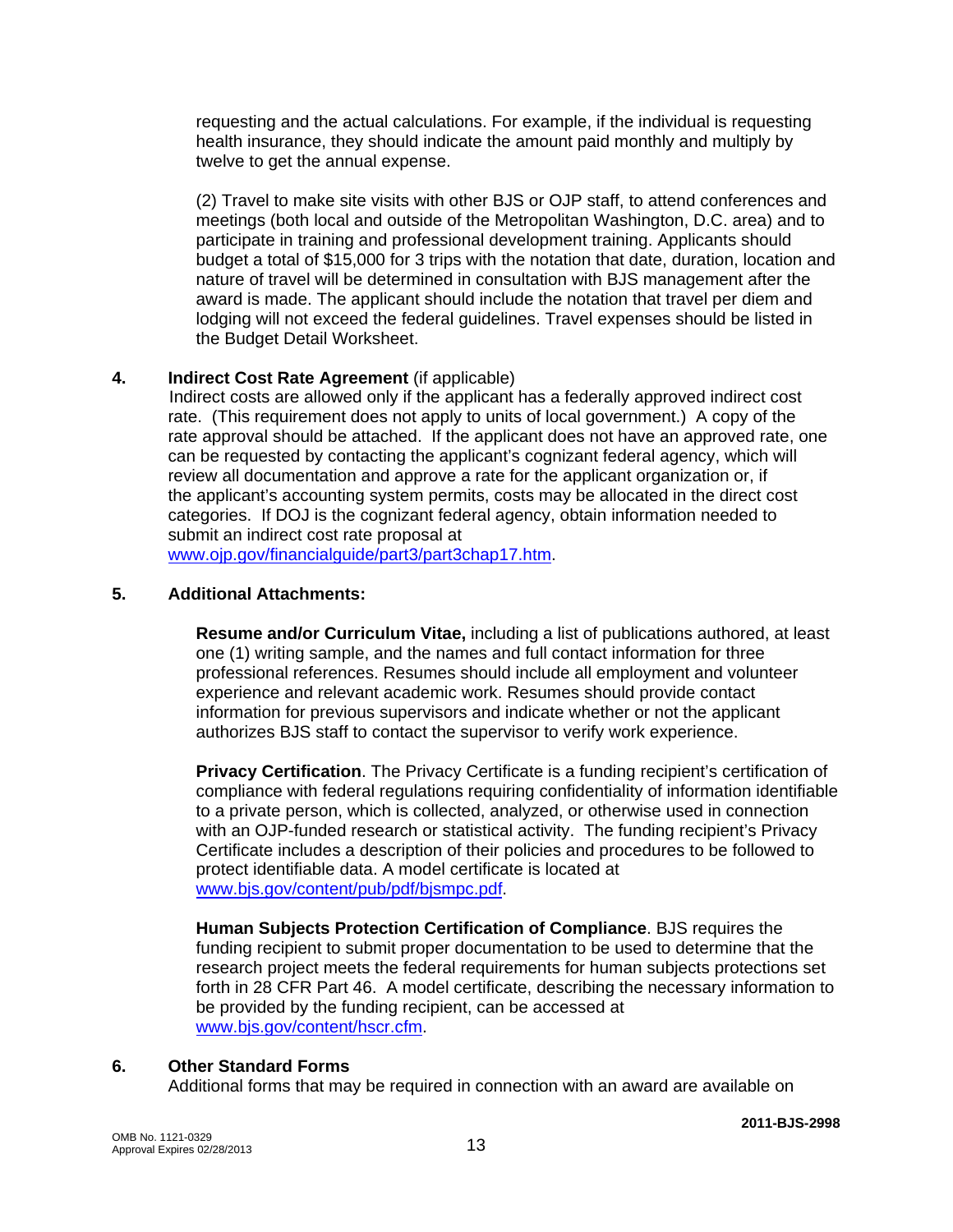OJP's funding page at [www.ojp.gov/funding/forms.htm.](http://www.ojp.gov/funding/forms.htm) For successful applicants, receipt of funds may be contingent upon submission of all necessary forms. Please note in particular the following forms.

- a. [Certifications Regarding Lobbying; Debarment, Suspension and Other](http://www.ojp.gov/funding/forms/certifications.pdf)  [Responsibility Matters; and Drug-Free Workplace Requirements](http://www.ojp.gov/funding/forms/certifications.pdf) (required to be submitted in GMS prior to the receipt of any award funds)
- b. [Disclosure of Lobbying Activities](http://www.ojp.gov/funding/forms/disclosure.pdf) (required for any applicant that expends any funds for lobbying activities; this form must be downloaded, completed, and then uploaded)
- c. [Accounting System and Financial Capability Questionnaire](http://www.ojp.gov/funding/forms/financial_capability.pdf) (required for any applicant other than an individual that is a non-governmental entity and that has not received any award from OJP within the past 3 years; this form must be downloaded, completed, and then uploaded)
- d. [Standard Assurances](http://www.ojp.gov/funding/forms/std_assurances.pdf) (required to be submitted in GMS prior to the receipt of any award funds)

# **Selection Criteria**

### **Project Abstract and Statement of the Problem (10%)**

 The application should include a one-page summary that clearly describes the title/topic of the Visiting Fellowship that the applicant is applying for and describes the activities that will be implemented and materials that will be developed to achieve the project's goals and objectives, methods, and outcomes. The problem statement must describe the need for the project and provide a clear statement of how funding will support the project's value to the field. The statement must also identify and describe the data sets that will be the subject of the intended project.

### **Project Goals and Objectives (10%)**

The applicant must specify the goals and objectives of the BJS Visiting Fellowship. The objectives should be measurable and relate directly to the issues described in the problem statement. The goals should state the overall purpose of what is to be accomplished. The objectives should describe the steps necessary to reach the goals or how the goals will be accomplished. The application should clearly describe how funding will support the overall success of the project.

### **Visiting Fellowship Program Design and Implementation (25%)**

The project design and implementation plan must describe the BJS Visiting Fellowship goals, objectives, and activities and discuss how the strategy will address the identified problems and support the goals and objectives. It must include a time-task plan that clearly identifies objectives, major activities, and deliverables. The time-task plan also must provide for the submission of financial and progress reports. All recipients are required to submit semiannual progress reports and quarterly financial reports. BJS Visiting Fellows must attend one Financial Management Training Seminar in Washington, D.C. sponsored by OJP's Office of the Chief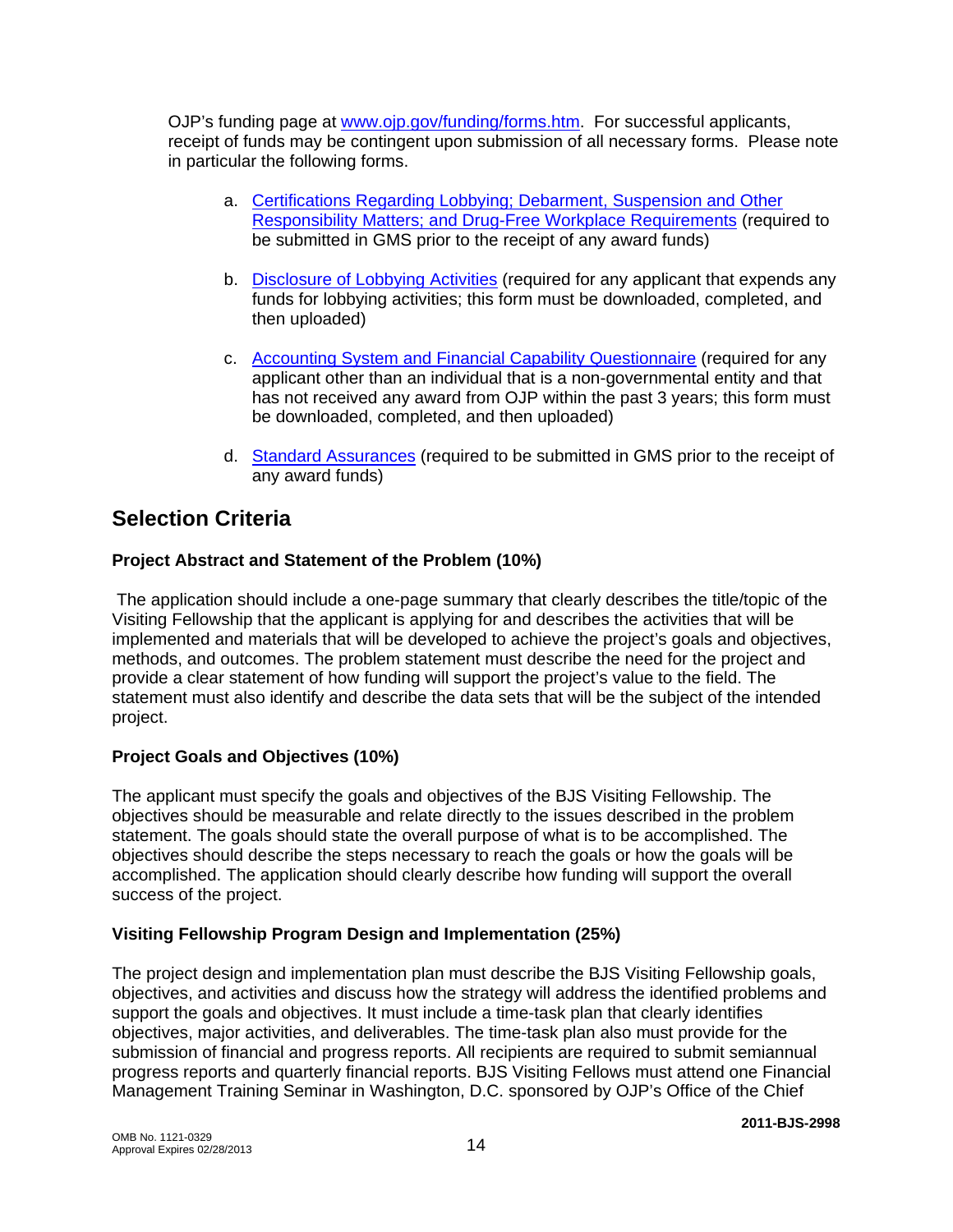Financial Officer (OCFO) for grantees. Specific information, such as dates and locations of upcoming OCFO events, can be found at [www.esi-bethesda.com/OJPtraining/locations.html](http://www.esi-bethesda.com/OJPtraining/locations.html)

### **Capabilities/Competencies (25%)**

Applications must include a clear description of the applicant's academic and professional expertise in the specialized subject matter areas of the fellowship, as well as the applicant's unique qualifications that will enable them to fulfill the grant responsibilities. Applicants should demonstrate that they possess the flexibility, skills, and temperament to operate in a fastmoving environment on multiple activities, sometimes with very short turn-around time. The applicant must demonstrate sufficient subject matter and project management expertise and other necessary skills, such as technical writing and technological proficiency with specific software programs, to perform crucial functions of the specific fellowship. Resumes should be attached to the narrative to support this section and should include all employment and volunteer experience. Applicants are limited to senior-level social science researchers and/or statisticians whose work on crime-related subjects has been extensively published, and who are willing to commit a substantial portion of their time over a 12-month period to undertake the proposed research.

### **Budget (15%)**

BJS and OJP staff will examine the identified project budget to ensure that all expenses are allowable and necessary for the completion of the BJS Visiting Fellowship and comport with the requirements of the OJP Financial Guide. Applications that exceed the \$200,000 limitation for this solicitation will be considered non-responsive and will not be reviewed. While the use of the Budget Detail Form is not required, applicants must follow the format of the Budget Detail Form and include all requested information that is relevant to the execution of the fellowship grant. Applicants should ensure that all expenses listed are allowable as outlined in this solicitation and the OJP Financial Guide.

#### **Impact/Outcomes and Evaluation (15%)**

Evaluation is critical to ensure that each BJS project is operating as designed and achieving its goals and objectives. Accordingly, each application must provide a plan to assess the Fellowship effectiveness and to evaluate accomplishment of project goals and objectives. Applicants should describe how they will assess performance in attaining the outcomes identified for the project. Goals and objectives must be clearly stated, links must be established between program activities and objectives, and performance measures must be identified. Performance measures will address a mix of immediate and intermediate outcomes and, as appropriate and feasible, information on long-term impact.

## **Review Process**

OJP is committed to ensuring a fair and open process for awarding grants. The Bureau of Justice Statistics reviews the application to make sure that the information presented is reasonable, understandable, measurable, and achievable as well as consistent with the solicitation.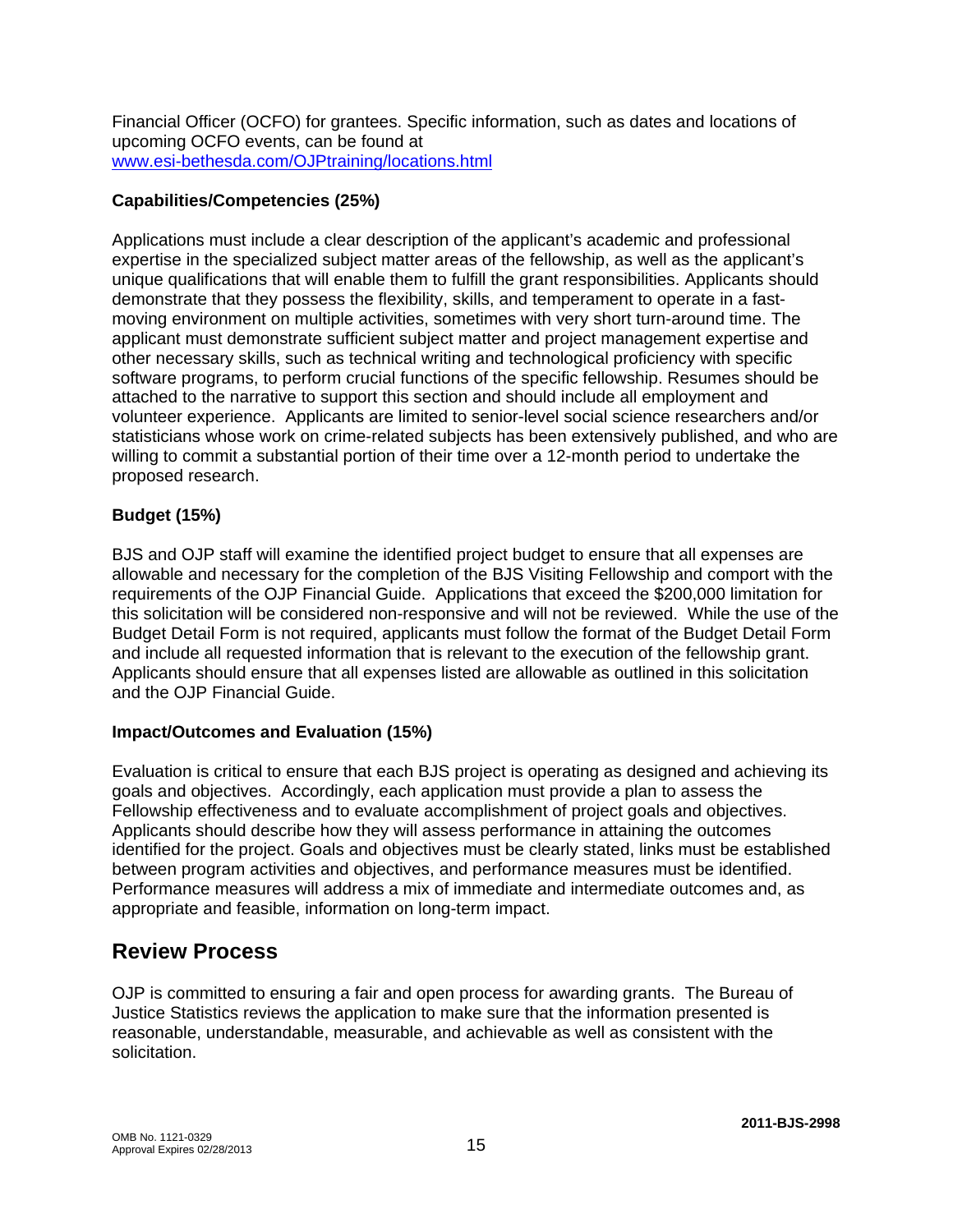Peer reviewers will review the applications submitted under this solicitation that meet basic minimum requirements. BJS may use either internal peer reviewers, external peer reviewers, or a combination to review the applications under this solicitation. An external peer reviewer is an expert in the field of the subject matter of a given solicitation who is NOT a current U.S. Department of Justice employee. An internal reviewer is a current U.S. Department of Justice employee who is well-versed or has expertise in the subject matter of this solicitation. Eligible applications will be evaluated, scored, and rated by a peer review panel. Peer reviewers' ratings and any resulting recommendations are advisory only. In addition to peer review ratings, considerations for award recommendations and decisions may include, but are not limited to, underserved populations, geographic diversity, strategic priorities, past performance, and available funding.

The Office of the Chief Financial Officer (OCFO), in consultation with the Bureau of Justice Statistics, conducts a financial review of applications for potential discretionary awards to evaluate the fiscal integrity and financial capability of applicants; examines proposed costs to determine if the Budget Detail Worksheet and Budget Narrative accurately explain project costs; and determines whether costs are reasonable, necessary, and allowable under applicable federal cost principles and agency regulations.

All final award decisions will be made by the Director of the Bureau of Justice Statistics, who also may give consideration to factors including, but not limited to, underserved populations, geographic diversity, strategic priorities, past performance, and available funding when making awards.

**When awards will be made:** All applicants, whether they are accepted or rejected, will be notified. The review and approval process may take several months. You should not propose to begin work until at least 6 months after the application deadline on the cover of this solicitation. Also, you should not expect to receive notification of a decision for several months after that date. Lists of awards are updated regularly on BJS's Web site at [www.bjs.gov/index.cfm?ty=fun#awards.](http://bjs.gov/index.cfm?ty=fun#awards)

## **Additional Requirements**

Applicants selected for awards must agree to comply with additional legal requirements upon acceptance of an award. OJP strongly encourages applicants to review the information pertaining to these additional requirements prior to submitting an application. Additional information for each requirement can be found at [www.ojp.gov/funding/other\\_requirements.htm](http://www.ojp.gov/funding/other_requirements.htm).

- [Civil Rights Compliance](http://www.ojp.usdoj.gov/about/ocr/statutes.htm)
- Faith-Based and Other Community Organizations
- Confidentiality
- Research and the Protection of Human Subjects
- Anti-Lobbying Act
- Financial and Government Audit Requirements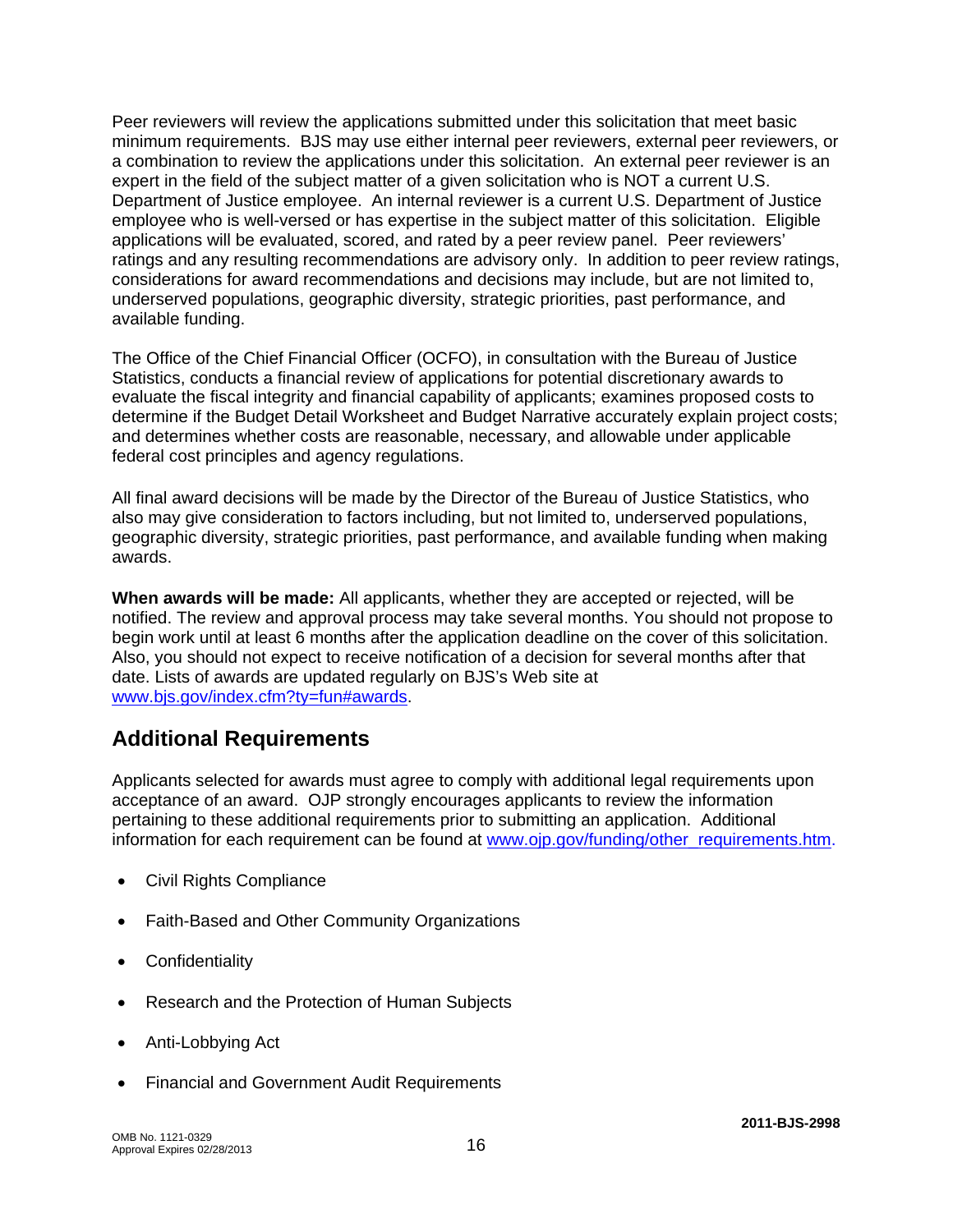- National Environmental Policy Act (NEPA)
- DOJ Information Technology Standards (if applicable)
- Single Point of Contact Review
- Non-Supplanting of State or Local Funds
- Criminal Penalty for False Statements
- Compliance with [Office of Justice Programs Financial Guide](http://www.ojp.gov/financialguide/index.htm)
- Suspension or Termination of Funding
- Nonprofit Organizations
- For-profit Organizations
- Government Performance and Results Act (GPRA)
- Rights in Intellectual Property
- Federal Funding Accountability and Transparency Act (FFATA) of 2006
- Awards in Excess of \$5,000,000 Federal Taxes Certification Requirement
- Active CCR Registration